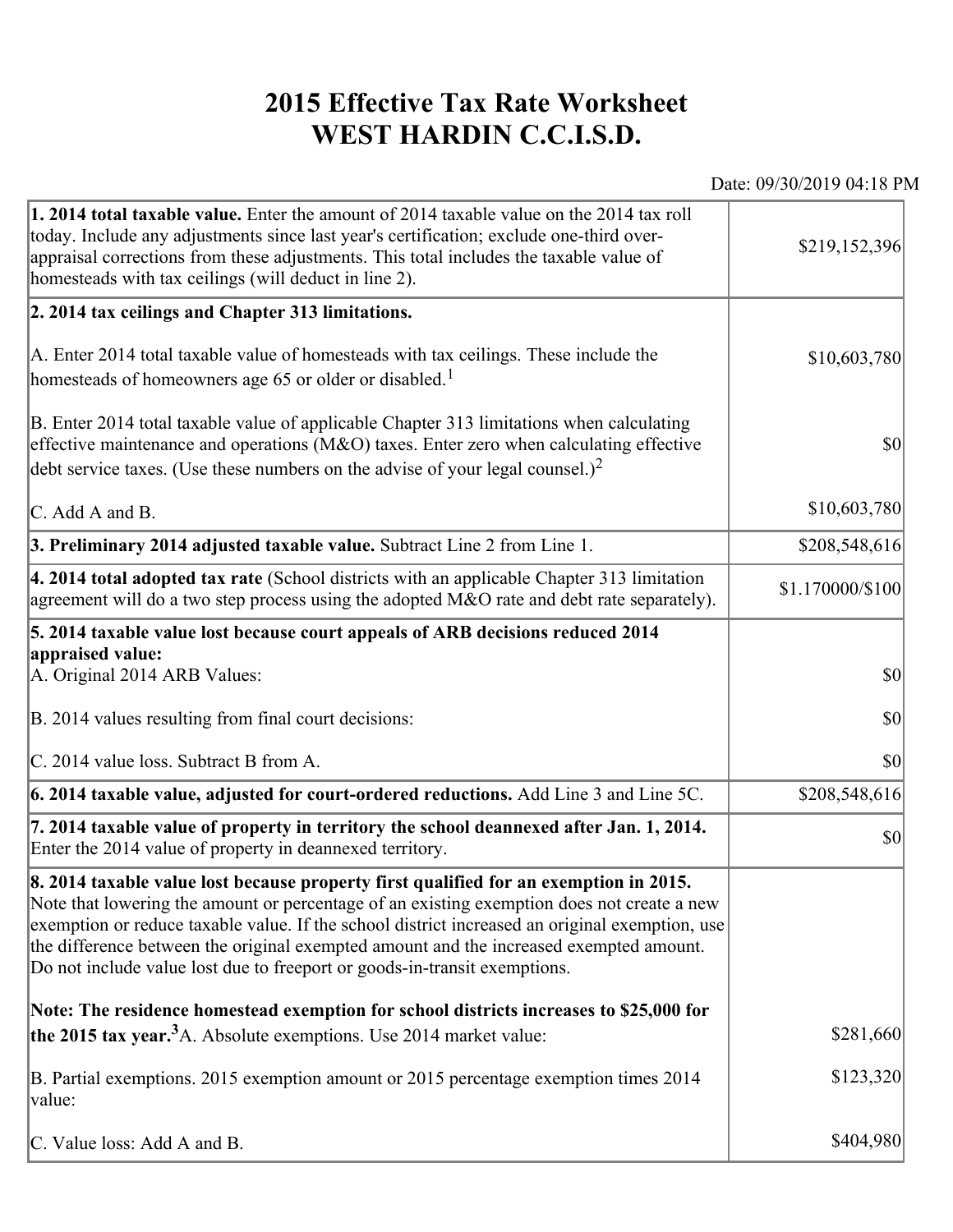| 9. 2014 taxable value lost because property first qualified for agricultural appraisal (1-<br>d or 1-d-1), timber appraisal, recreational/scenic appraisal or public access airport<br>special appraisal in 2015. Use only properties that qualified in 2015 for the first time; do<br>not use properties that qualified in 2014.                                                                                                                                                                                                                                                                                                                                                                     |               |
|-------------------------------------------------------------------------------------------------------------------------------------------------------------------------------------------------------------------------------------------------------------------------------------------------------------------------------------------------------------------------------------------------------------------------------------------------------------------------------------------------------------------------------------------------------------------------------------------------------------------------------------------------------------------------------------------------------|---------------|
| A. 2014 market value:                                                                                                                                                                                                                                                                                                                                                                                                                                                                                                                                                                                                                                                                                 | \$0           |
| B. 2015 productivity or special appraised value:                                                                                                                                                                                                                                                                                                                                                                                                                                                                                                                                                                                                                                                      | 30            |
| C. Value loss. Subtract B from A.                                                                                                                                                                                                                                                                                                                                                                                                                                                                                                                                                                                                                                                                     | \$0           |
| 10. Total adjustments for lost value. Add lines 7, 8C and 9C.                                                                                                                                                                                                                                                                                                                                                                                                                                                                                                                                                                                                                                         | \$404,980     |
| 11. 2014 adjusted taxable value. Subtract Line 10 from Line 6.                                                                                                                                                                                                                                                                                                                                                                                                                                                                                                                                                                                                                                        | \$208,143,636 |
| 12. Adjusted 2014 taxes. Multiply Line 4 by Line 11 and divide by \$100.                                                                                                                                                                                                                                                                                                                                                                                                                                                                                                                                                                                                                              | \$2,435,280   |
| 13. Taxes refunded for years preceding tax year 2014. Enter the amount of taxes refunded<br>by the district for tax years preceding tax year 2014. Types of refunds include court<br>decisions, corrections and payment errors. Do not include refunds for tax year 2014. This<br>line applies only to tax years preceding tax year 2014.                                                                                                                                                                                                                                                                                                                                                             | \$1,163       |
| 14. Adjusted 2014 taxes with refunds. Add Lines 12 and 13.                                                                                                                                                                                                                                                                                                                                                                                                                                                                                                                                                                                                                                            | \$2,436,443   |
| 15. Total 2015 taxable value on the 2015 certified appraisal roll today. This value<br>includes only certified values and includes the total taxable value of homesteads with tax<br>ceilings (will deduct in Line 17). These homesteads include homeowners age 65 or older or<br>disabled.                                                                                                                                                                                                                                                                                                                                                                                                           |               |
| $\vert$ A. Certified values only: <sup>4</sup>                                                                                                                                                                                                                                                                                                                                                                                                                                                                                                                                                                                                                                                        | \$188,765,280 |
| <b>B. Pollution control exemption:</b> Deduct the value of property exempted for the current tax<br>year for the first time as pollution control property:                                                                                                                                                                                                                                                                                                                                                                                                                                                                                                                                            | $S-0$         |
| C. Total value. Subtract B from A.                                                                                                                                                                                                                                                                                                                                                                                                                                                                                                                                                                                                                                                                    | \$188,765,280 |
| 16. Total value of properties under protest or not included on certified appraisal roll.                                                                                                                                                                                                                                                                                                                                                                                                                                                                                                                                                                                                              |               |
| A. 2015 taxable value of properties under protest. The chief appraiser certifies a list of<br>properties still under ARB protest. The list shows the appraisal district's value and the<br>taxpayer's claimed value, if any, or an estimate of the value if the taxpayer wins. For each of<br>the properties under protest, use the lowest of these values. Enter the total value.                                                                                                                                                                                                                                                                                                                    | \$173,750     |
| B. 2015 value of properties not under protest or included on certified appraisal roll.<br>The chief appraiser gives school districts a list of those taxable properties that the chief<br>appraiser knows about, but are not included at appraisal roll certification. These properties<br>are not on the list of properties that are still under protest. On this list of properties, the chief<br>appraiser includes the market value, appraised value and exemptions for the preceding year<br>and a reasonable estimate of the market value, appraised value and exemptions for the<br>current year. Use the lower market, appraised or taxable value (as appropriate). Enter the<br>total value. | \$0           |
| C. Total value under protest or not certified: Add A and B.                                                                                                                                                                                                                                                                                                                                                                                                                                                                                                                                                                                                                                           | \$173,750     |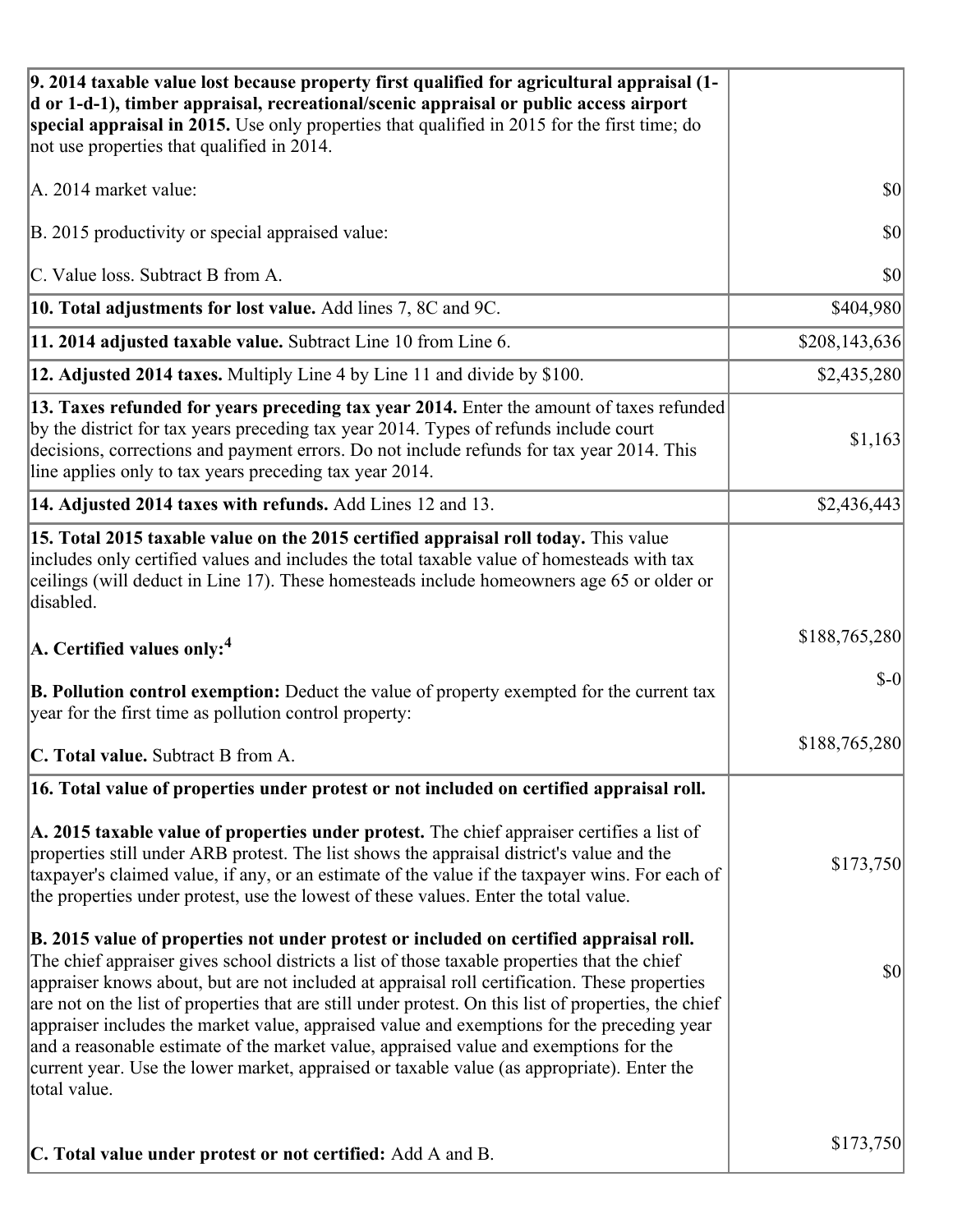| 17. 2015 tax ceilings and Chapter 313 limitations.                                                                                                                                                                                                                                                                                                                                                                             |                  |
|--------------------------------------------------------------------------------------------------------------------------------------------------------------------------------------------------------------------------------------------------------------------------------------------------------------------------------------------------------------------------------------------------------------------------------|------------------|
| A. Enter 2015 total taxable value of homesteads with tax ceilings. These include the<br>homesteads of homeowners age 65 or older or disabled. <sup>5</sup>                                                                                                                                                                                                                                                                     | \$9,082,060      |
| B. Enter 2015 total taxable value of applicable Chapter 313 limitations when calculating<br>effective M&O taxes. Enter zero when calculating effective debt service taxes. (Use these<br>numbers on the advise of your legal counsel.) <sup>6</sup>                                                                                                                                                                            | $\vert$ \$0      |
| C. Add A and B.                                                                                                                                                                                                                                                                                                                                                                                                                | \$9,082,060      |
| 18. 2015 total taxable value. Add Lines 15C and 16C. Subtract Line 17.                                                                                                                                                                                                                                                                                                                                                         | \$179,856,970    |
| 19. Total 2015 taxable value of properties in territory annexed after Jan. 1, 2014.<br>Include both real and personal property. Enter the 2015 value of property in territory<br>annexed by the school district.                                                                                                                                                                                                               | 30               |
| 20. Total 2015 taxable value of new improvements and new personal property located<br>in new improvements. New means the item was not on the appraisal roll in 2014. New<br>additions to existing improvements may be included if the appraised value can be<br>determined. New personal property in a new improvement must have been brought into the<br>taxing unit after Jan. 1, 2014, and be located in a new improvement. | \$4,347,060      |
| 21. Total adjustments to the 2015 taxable value. Add Lines 19 and 20.                                                                                                                                                                                                                                                                                                                                                          | \$4,347,060      |
| $ 22.2015$ adjusted taxable value. Subtract Line 21 from Line 18.                                                                                                                                                                                                                                                                                                                                                              | \$175,509,910    |
| <b>23. 2015 effective tax rate.</b> Divide Line 14 by Line 22 and multiply by \$100.                                                                                                                                                                                                                                                                                                                                           | \$1.388208/\$100 |
| 24. 2015 effective tax rate for ISDs with Chapter 313 Limitations. Add together the<br>effective tax rates for M&O and debt service for those school districts that participate in an<br>applicable Chapter 313 limitations agreement.                                                                                                                                                                                         | \$0.000000/\$100 |

<sup>1</sup>Tex. Tax Code Section 26.012(14)  $2$ Tex. Tax Code Section 26.012(6)  $3$ Tex. Tax Code Section 26.04(a-1) and (c-1)  $4$ Tex. Tax Code Section 26.012(6)  ${}^{5}$ Tex. Tax Code Section 26.012(6)(A)(i)

 ${}^{6}$ Tex. Tax Code Section 26.012(6)(A)(ii)